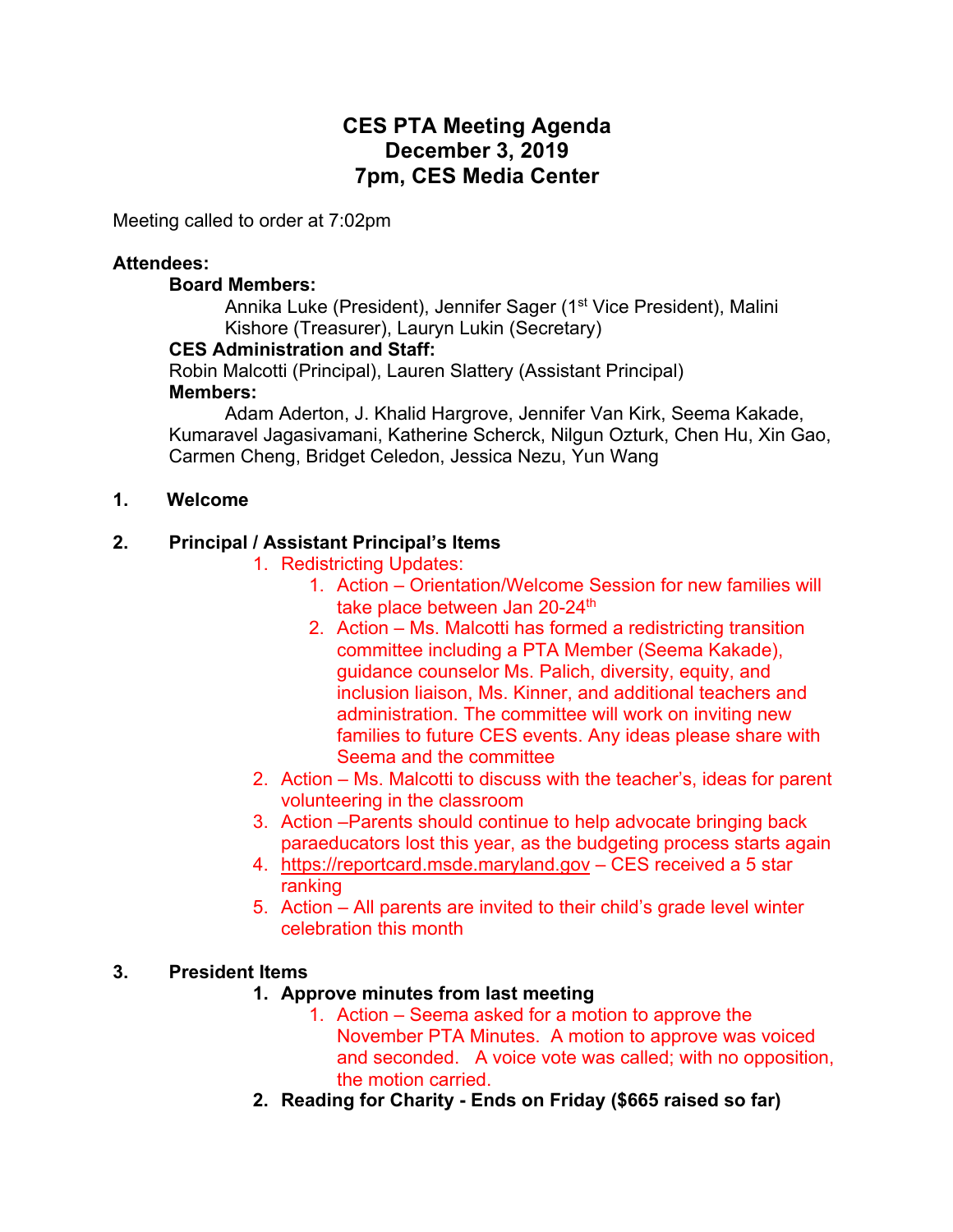- 1. Action Annika will collect additional donations at the Hot Cocoa Social
- **3. Hot Cocoa Social is this Friday**
- **4. Holiday Shoppe needs help**
	- 1. Action Need parent volunteers, especially for Thursday morning
- **5. Transition Committee**
	- 1. Action Seema Kakade is leading the redistricting transition committee for the PTA. Please get in touch with her or Annika to help out or join

## **4. PTA/HC Report**

### **5. Spirit Wear**

- 1. Action Need a parent volunteer to take over Spirit Wear next year
- 2. Action Need volunteers to work the spirit wear table at the hot cocoa social and to help sort orders in January

### **6. Additional committee reports**

- **7. Q & A**
- **8. Adjournment**

Meeting was adjourned at 7:58pm

## **Upcoming Meeting Dates**

Tuesday, January 21: 7pm Meeting Tuesday, February 11: 7pm Meeting Tuesday, March 10: 6pm Meeting Friday, March 27: International Night Tuesday, April 14: 7pm Meeting Saturday, April 18: Spring Fling Tuesday, May 12: 7pm Meeting